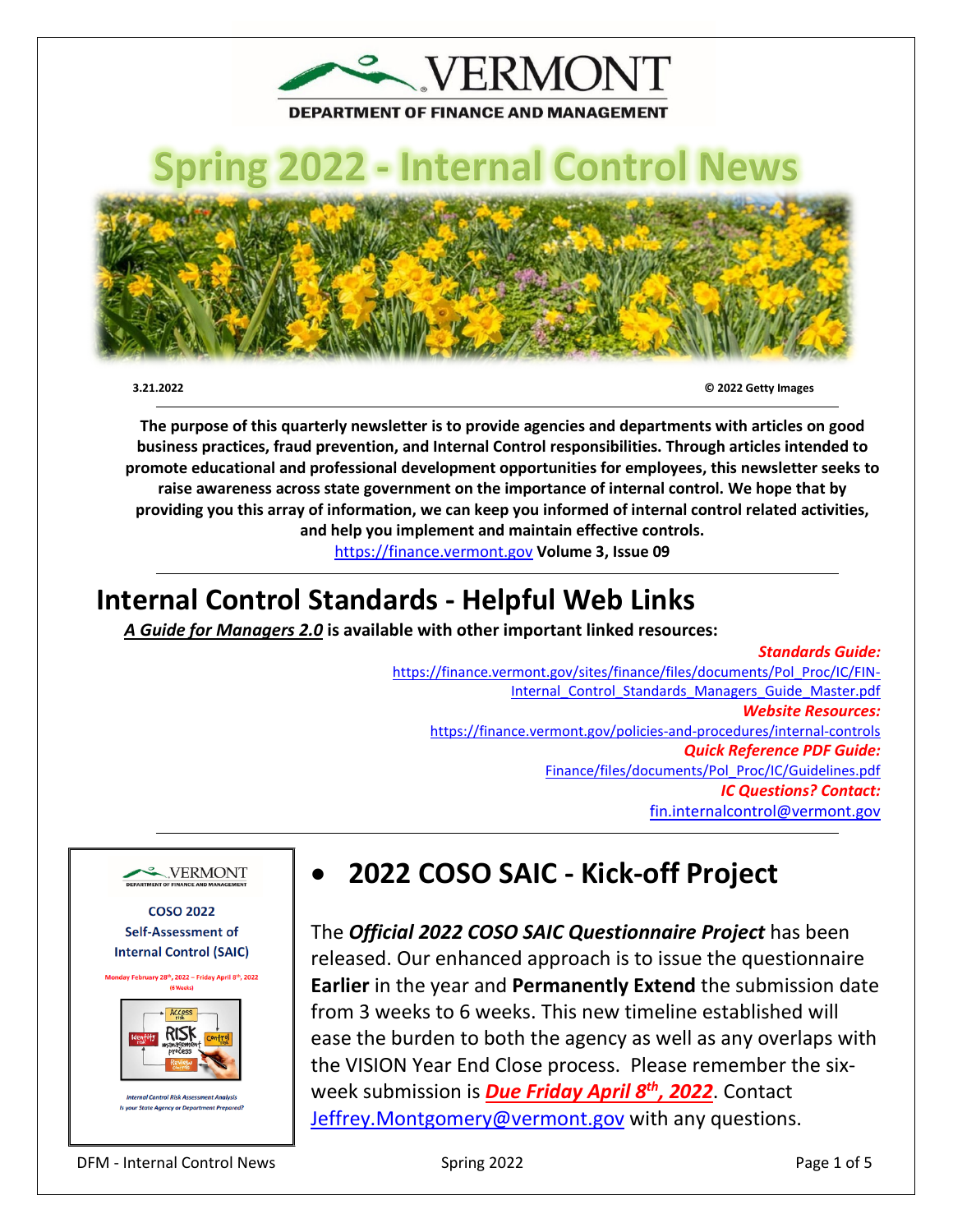## • **VISION: Accounts Payable (Reminder)**

The Department of Finance & Management, Statewide Accounting Team reminds you to please be aware that they are observing the following *Accounts Payable irregularities* when agencies process their VISION Supplier *Invoice and Maintenance Duties*. They include:



- o Incomplete Review of a Voucher for Approval Per the *DFM A/P Manual:*
	- For those that have a voucher approval role. Please see the A/P manual for proper instructions.

[Accounts Payable | Department of Finance and Management \(vermont.gov\)](https://finance.vermont.gov/vision-module-support/accounts-payable)

#### **Approve a Voucher**

Situations when this function is used: A voucher must be approved after it has been budget checked and submitted for approval. You may not approve your own vouchers and if you are in a department approver pool you will be able to view your own youchers but the Approve and Deny buttons will be greyed out. By approving a voucher, you are signing off that it is a valid voucher that needs to be paid. You are also stating that all the supplier, accounting, and payment information is correct including the amount of the voucher.

#### o Changing Default Payment Terms – Per the *DFM Policy #5.0 Payment Terms*:

#### F. VISION Payment Process:

The State of Vermont processes payments to vendors through its VISION PeopleSoft Financials System:

- . When processing a voucher, the vendor's default payment terms (as maintained in the single vendor database within VISION) automatically populate into the Pay Terms field on the Invoice Information page of the voucher;
- . VISION automatically calculates the payment due date based on the vendor's Invoice Date and the Pay Terms;
- Vendor check payments are issued 4 business days prior to the payment due date in order to reach the vendor on-time; VISION is programmed to adjust for weekend and holidays when calculating payment dates.
- Departments have the ability to change the (*default*) payment terms on the voucher; however, any changes should be consistent with the guidance provided in this policy.
- . When entering a voucher for an invoice that is already (or nearly) past due, departments should not change the payment terms to "Due Now" (NET00) as the voucher will automatically be picked up for payment in the next appropriate pay cycle. Changing payment terms to NET00 is unnecessary as VISION relies on the Invoice Date to determine when the payment is due...not the date the department entered the voucher in VISION (i.e., accounting date).
- . Only vouchers that have been successfully approved and budget-checked in VISION can be processed for payment.
- . Unless a valid business reason exists, departments should not change the Scheduled Due date on the **Payments** page of the voucher as a means to circumvent the intentions of this policy.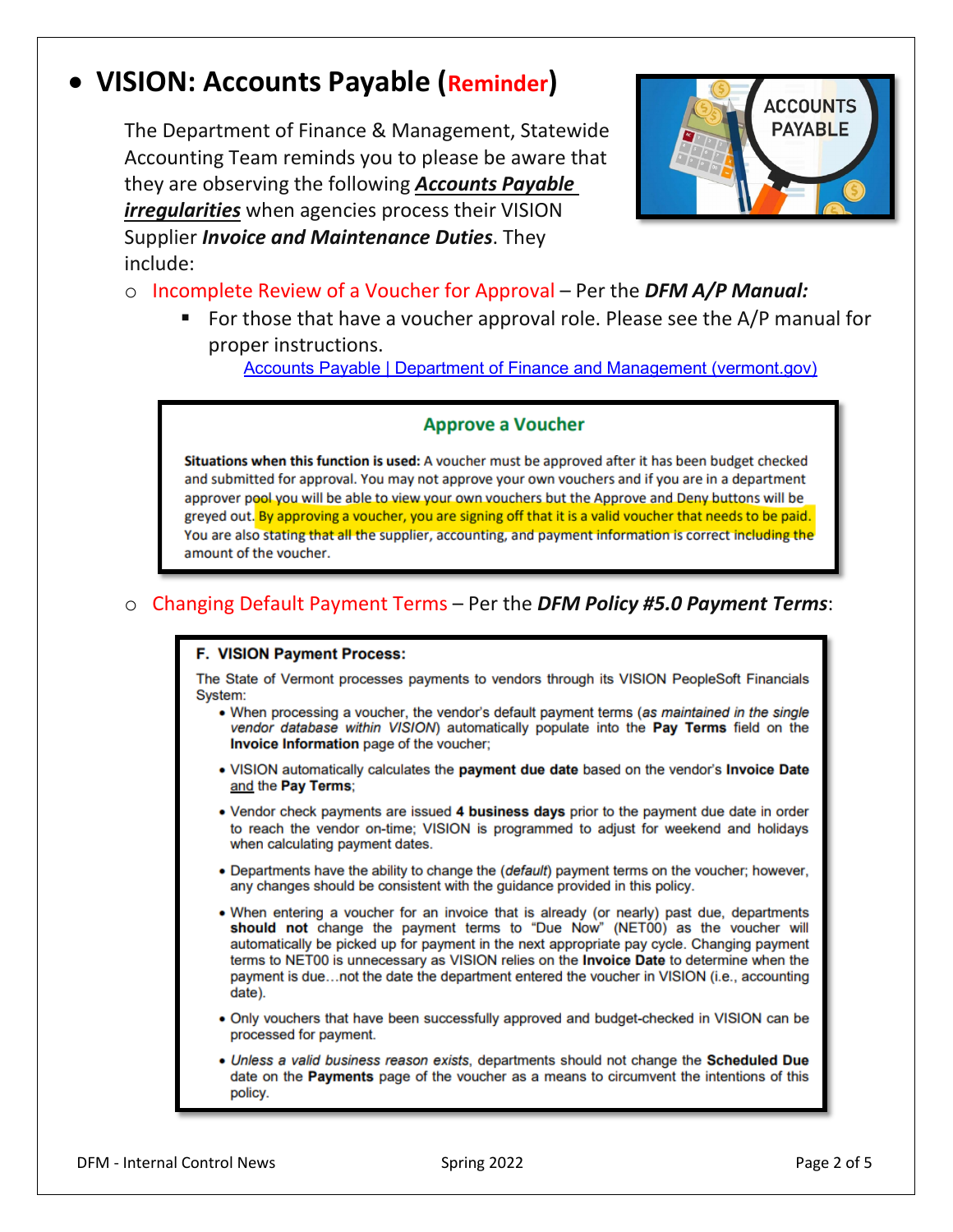#### [Finance and Management Policies | Department of Finance and Management \(vermont.gov\)](https://finance.vermont.gov/policies-and-procedures/finance-and-management-policies)

### o Providing W-9 Instructions to Suppliers – Per the *DFM Policy and Procedure Vendor Supply Setup – FAQ's*:

Important notes about requesting a W-9 from a supplier:

- Departments must send the supplier the most current version of the form W-9 off the IRS website or point them directly to the website to get the most current form themselves.
- The form must be completed and physically signed by the individual or business owner/representative. This form must not be completed by the requesting department nor should departments tell the supplier what specific information to put on the form.
- If suppliers need help in filling out a W-9, the department should refer them to the detailed instructions of the form or have the supplier contact their accountant or tax preparer.
- If the department receives a W-9 that is improperly filled out, they must request a new form to be completed and signed by the supplier. The department cannot make corrections to the form on behalf of the supplier. Finance does not accept a W-9 where information has been altered (crossed out, written over, whited out, etc.), even if done so by the supplier.

[VISION Job Aids and Operational Guidance | Department of Finance and Management \(vermont.gov\)](https://finance.vermont.gov/training-and-support/vision-job-aids-and-operational-guidance)

o Please review our newly updated *IC - Best Practice Series # 03 Accounts Payable.*

[Internal Controls | Department of Finance and Management \(vermont.gov\)](https://finance.vermont.gov/policies-and-procedures/internal-controls)



Please remember the above three examples of Accounts Payable irregularities are not compliant with policy and are subject to a *SAIC DVR Audit Review*. Agencies could *potentially* lose up to a 10-point reduction in their total SAIC DVR Agency Scoring if any A/P irregularities are discovered during an Audit.

Please contact Joe Harris, Director of Statewide Accounting at [Joe.Harris@vermont.gov.](mailto:Joe.Harris@vermont.gov) with any questions.

## • **HR I-9 Employment Eligibility Verification Form (Important)**

 $\checkmark$  Providing the I-9 Form from New Employees – Per the *DHR Policy* Number 4.4 - VERIFICATION OF ELIGIBILITY FOR EMPLOYMENT. Please remember to obtain and complete the I-9 form requirements for *all new hires within 3 business days*. Here is the instruction and hyperlink to the form: [I-9 Form](https://humanresources.vermont.gov/sites/humanresources/files/documents/Labor_Relations_Policy_EEO/Policy_Procedure_Manual/Number_4.4_VERIFICATION_OF_ELIGIBILITY_FOR_EMPLOYMENT.pdf)  [Eligibility for Employment.](https://humanresources.vermont.gov/sites/humanresources/files/documents/Labor_Relations_Policy_EEO/Policy_Procedure_Manual/Number_4.4_VERIFICATION_OF_ELIGIBILITY_FOR_EMPLOYMENT.pdf)

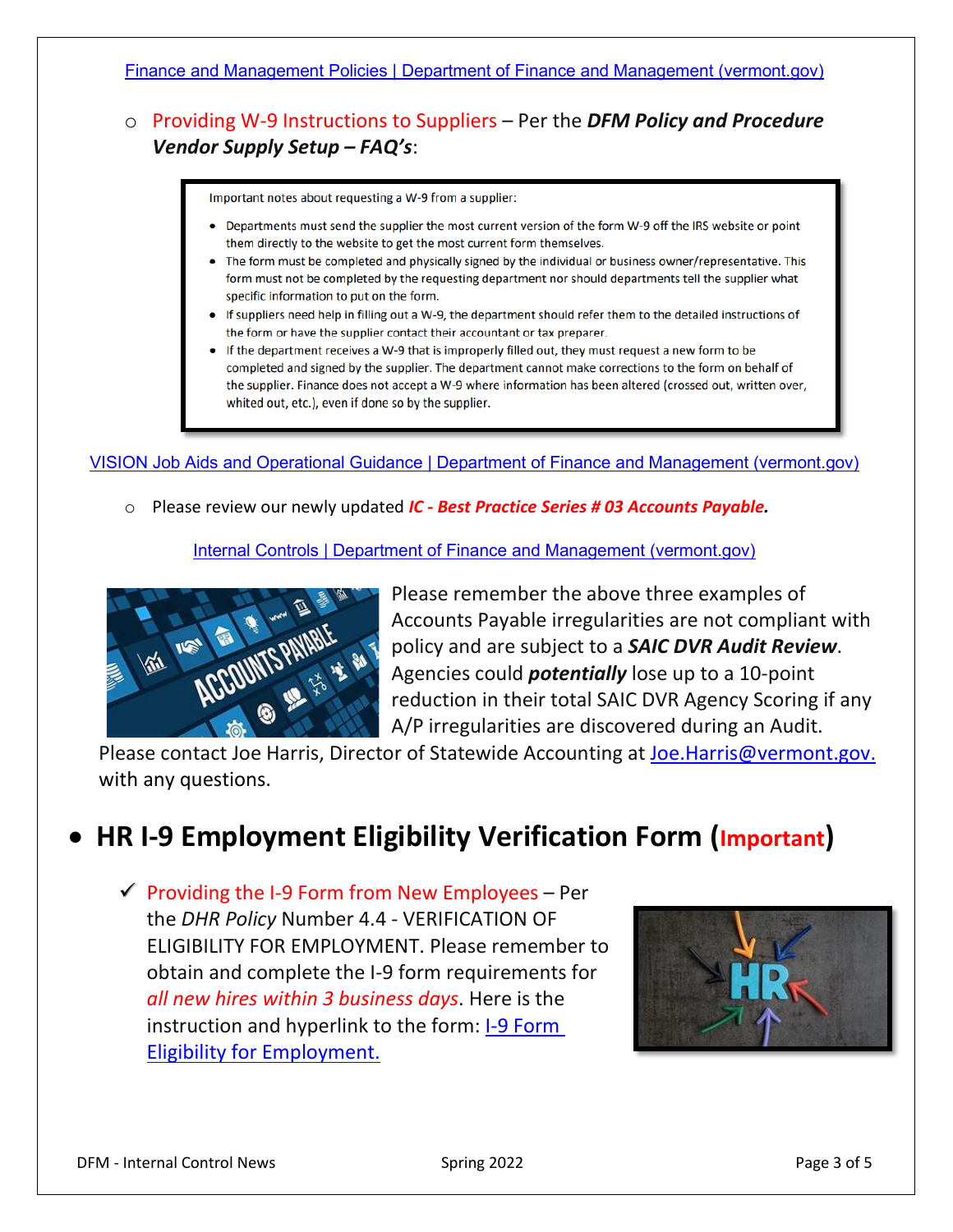## **DFM Staff Happenings:**

### **Promotion:**

*Hardy Merrill, Director of Budget and Management. Hardy is moving up to the Deputy Commissioner role after serving as budget director for the previous 18 months. He served ably and tirelessly during the COVID crisis to help manage the BudMan analyst team while providing guidance and strategy during the budget development process. We welcome Hardy to his new role.* 

- *Adam Greshin, Commissioner, Department of Finance & Management* 

#### **New Hires:**

*Nick Kramer, Budget and Management Analyst. Nick is a native Vermonter from Corinth whose most recent work experience has been with the Vermont Council on Rural Development and the Central Vermont Regional Planning Commission.* 

*Emma Fedorchuk, Budget and Management Analyst. Emma was previously employed as a lead analyst for the State of Colorado's Dept. of Higher Education, with earlier experience working in the State of Michigan's State Budget Office.* 

*The Budget and Management Division is pleased to welcome these two new Budget and Management Analysts to the team.* 

- *Hardy Merrill, Deputy Commissioner, Department of Finance and Management* 

### **Transfers / Departure:**

**John Becker, Director of Statewide Reporting**, John has accepted the position of *Financial Director IV, at AOT Admin Office. Please join me in wishing John all the best.* 

- *Adam Greshin, Commissioner, Department of Finance & Management*

*Matt Sutter, Budget and Management Analyst, Matt has moved into the position of Health Systems Finance Principal Analyst for the Green Mountain Care Board.* 

*Mike Middleman, Sr Budget and Management Analyst. Mike has relocated to Florida to be closer to family and to work as an analyst for the City of Boca Raton. We wish both Matt & Mike the best of success!* 

- *Hardy Merrill, Deputy Commissioner, Department of Finance and Management* 

*Our Internal Control News* is published quarterly in the *Spring, Summer, Fall, and Winter* by The Department of Finance and Management (DFM). Please contact [fin.internalcontrol@vermont.gov](mailto:fin.internalcontrol@vermont.gov) with comments or future article suggestions.